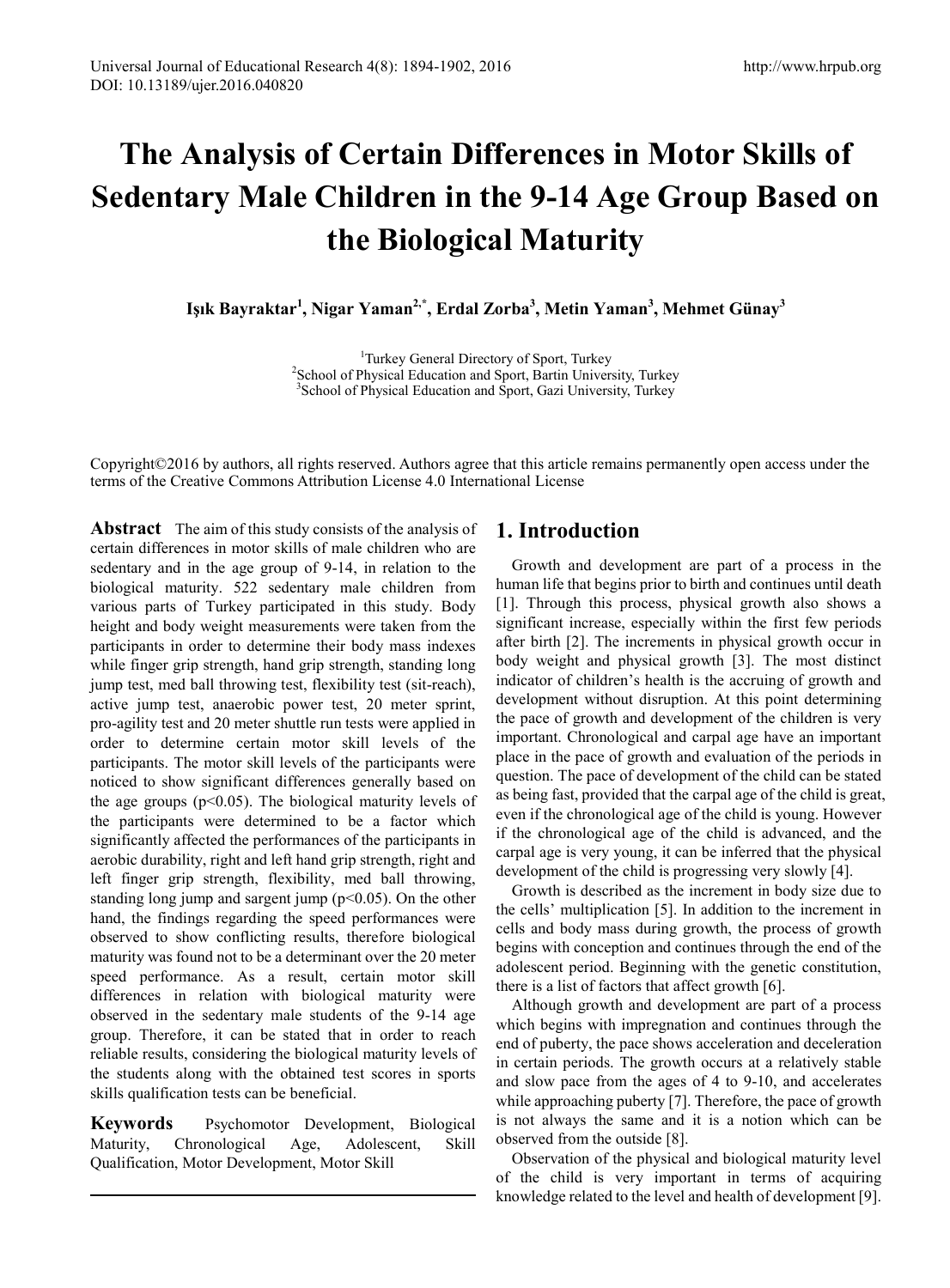Generally biological maturity and anthropometric growth levels are known to be factors that are related to inheritance [10].

The notion of motor skill is a term used in a variety of fields such as neurology, medical, psychology and sports sciences. Motor skill is a far-reaching field which also includes the notion of movement. In general, motor skill is the whole of processes, including the learning of the flow, act, yield, rhythm and element of the movement along with error correction. Motor skill, according to another description, is the movement group that is learned at an optimal rate through the effect of experience and learning. In this aspect, basic motions such as walking, running, jumping and capriole are motor skills that are developed within the first few periods of life [11].

Motor skills are actualized through a complicated mechanism which is called motor learning. Motor learning means the change occurring in the motor performance through experience and learning of the movement. In order to mention motor learning, not only is an improvement in performance required, but also this improvement needs to happen through learning. Motor development which develops in children in parallel with motor learning, occurs depending on the physical growth and the development of the cortex and central nervous system. Therefore, limiting the development observed in motor skills to a certain age is not the case [1].

Paying attention to physiological capacity measurements alongside the elements of physical and motoric performances is very important in directing young children to sports with the help of talent tests. Because the ability to achieve high levels of success of the children who are led to sports branches through the talent tests is closely related to their physiological structure and capacity besides their physical and motoric features [12].

The ages and certain physical features of the children are known to have a great importance for the sports branches to which they will be directed. However, although studies which analyze the relation between the chronological age and motor development of the children were found to exist within the literature, studies which deal with the effects of biological maturity over the motor skills were insufficient. In this regard the aim of this study is to examine the effects of biological maturity over motor skills in the talent selection process of the children.

## **2. Method**

The population of the study consists of male Turkish children whose ages vary through 9-14 (n=3.881.632) (TUIK, 2013). The sample group however included 9-14 year old male (n=522) children who do not perform sport activities, and live in various parts of Turkey (Ankara, Adıyaman, Bolu, Hatay, Karabuk, Mugla, Sakarya and Samsun). At least 50 voluntary participants for every age group were included in the measurements.

The children were informed about the tests at least a day before the measurements. Body Height, body mass, right-left hand grip strength, right-left finger grip strength, flexibility, active countermovement jump, standing long jump, med ball throw, 20 meter speed run, pro-agility and 20 meter shuttle run tests and measurements were performed during the testing process, in the respective order. The participants were fully rested between the tests in the measurement process.

Kruskall Wallis H-test was applied in order to identify the differences of the biological maturity levels of the participants with certain motoric features. The z-scores were calculated in order to rate the calculated maturity coefficient. The values which were calculated for the z-scores were rated as "late" if the value was greater than 1, "early" in cases where the value was smaller than -1 and "medium" maturity level when the value did not fit any of these two criteria. The level of significance was taken as 0.05 in the SPSS 17 packaged software which was used for statistical analyses.

## **3. Findings**

| Age (year)               | <b>BodyHeight</b><br>(c <sub>m</sub> ) | <b>Body Weight</b><br>(kg) | <b>Bodymassindex</b><br>(kg/m <sup>2</sup> ) |  |  |
|--------------------------|----------------------------------------|----------------------------|----------------------------------------------|--|--|
|                          | 8                                      | 8                          | Ä                                            |  |  |
| $(\text{$\circ$ = 57)    | $130.9 \pm 7.0$                        | $28.9 \pm 5.0$             | $16.7 \pm 1.7$                               |  |  |
| $10(\text{e}^3 = 64)$    | $136.2 \pm 10.3$                       | $33.1 \pm 9.3$             | $17.7 \pm 3.2$                               |  |  |
| 11 $(\sqrt[3]{=}112)$    | $140.4\pm8.6$                          | $37.8 \pm 10.4$            | $19.0 \pm 4.1$                               |  |  |
| $12(\sqrt{3}=123)$       | $145.2 \pm 8.8$                        | $39.7\pm9.8$               | $18.6\pm3.3$                                 |  |  |
| $13(\text{e}^3=95)$      | $152.9+9.4$                            | $45.2 \pm 10.6$            | $19.2 \pm 3.0$                               |  |  |
| $14(\sqrt{3}=71)$        | $156.8\pm8.6$                          | $48.9 \pm 10.5$            | $19.7 \pm 3.0$                               |  |  |
| Total( $\triangle$ =522) | $144.5 \pm 12.0$                       | $39.6 \pm 11.4$            | $18.6 \pm 3.4$                               |  |  |

**Table 1.** The mean and standard deviation values of the participants in terms of age, body height, body weight and body mass index.

Upon the examination of the Table 1, the body height and body weight values of the participants were observed to increase depending on the increase of age, in a linear manner.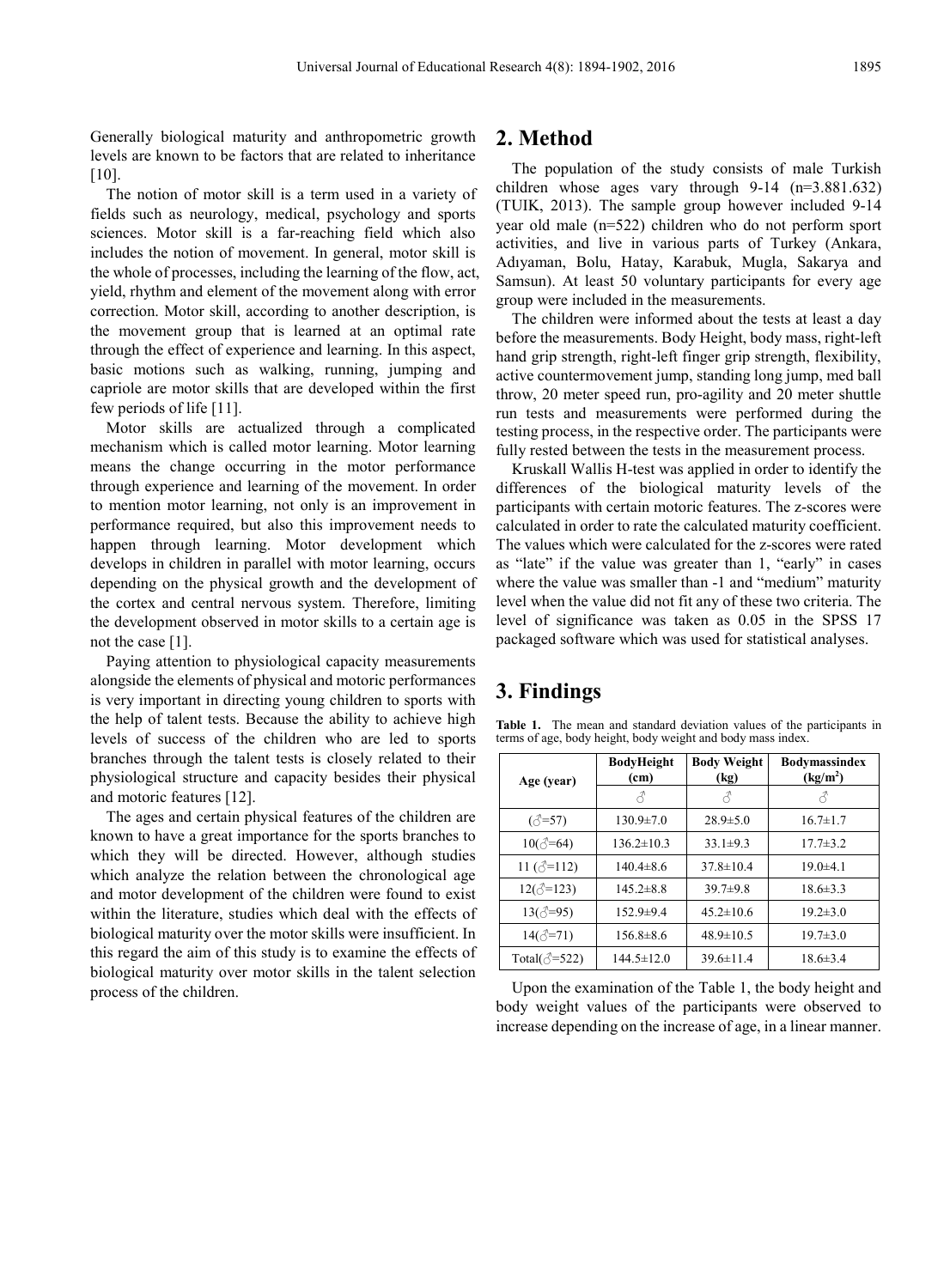| <b>Maturity Coefficient</b> |              | $FLE$ (cm)     | 20.m SR<br>(sn) | 20 M.SR<br>(adet) | <b>HGP RIGHT</b><br>(kg) | <b>HGP LEFT</b><br>(kg)  | <b>FGP LEFT</b><br>(kg) | <b>FGP RIGHT</b><br>(kg) | $CMJ$ (cm)     | SLJ (cm)       | MBT (cm)       | $PRO-A (sn)$   |
|-----------------------------|--------------|----------------|-----------------|-------------------|--------------------------|--------------------------|-------------------------|--------------------------|----------------|----------------|----------------|----------------|
| <b>9 YEAR AGE GROUP</b>     |              |                |                 |                   |                          |                          |                         |                          |                |                |                |                |
|                             | X mean       | 15.55          | 4.35            | 43.00             | 15.20                    | 15.75                    | 4.50                    | 4.17                     | 20.78          | 122.33         | 355.83         | 7.19           |
| Early(6)                    | SS           | 6.35           | 0.09            | 6.00              | 3.53                     | 5.26                     | 0.55                    | 0.75                     | 3.24           | 17.74          | 66.06          | 0.81           |
| Medium (35)                 | X mean       | 19.61          | 4.47            | 39.40             | 12.76                    | 12.75                    | 4.00                    | 3.71                     | 17.66          | 114.74         | 299.06         | 7.37           |
|                             | SS           | 7.17           | 0.39            | 6.72              | 3.16                     | 2.65                     | 0.84                    | 0.83                     | 4.16           | 19.10          | 93.73          | 0.65           |
|                             | X mean       | 18.65          | 4.60            | 40.00             | 11.16                    | 10.51                    | 3.50                    | 3.19                     | 16.96          | 113.00         | 271.06         | 7.43           |
| Late $(16)$                 | $\rm SS$     | 3.26           | 0.29            | 0.00              | 3.08                     | 2.74                     | 0.82                    | 0.75                     | 3.36           | 16.64          | 91.80          | 0.87           |
|                             | X mean       | 18.92          | 4.50            | 39.95             | 12.57                    | 12.44                    | 3.91                    | 3.61                     | 17.79          | 115.05         | 297.18         | 7.37           |
|                             | SS           | 6.26           | 0.34            | 5.64              | 3.33                     | 3.32                     | 0.85                    | 0.84                     | 3.96           | 18.18          | 92.45          | 0.72           |
| Total(57)                   | Chi-square   | 2.02           | 4.69            | 5.67              | 7.90                     | 10.80                    | 8.13                    | 8.07                     | 5.04           | 1.14           | 4.17           | 0.14           |
|                             | sd           | $\overline{2}$ | $\overline{2}$  | $\overline{2}$    | $\overline{2}$           | $\overline{2}$           | 2                       | $\overline{2}$           | $\overline{2}$ | $\overline{2}$ | 2              | $\overline{2}$ |
|                             | $\mathbf{P}$ | 0.36           | 0.10            | 0.04              | 0.02                     | 0.01                     | 0.02                    | 0.02                     | 0.08           | 0.57           | 0.12           | 0.93           |
|                             |              |                |                 |                   |                          | <b>10 YEAR AGE GROUP</b> |                         |                          |                |                |                |                |
| Early $(6)$                 | $X$ mean     | 18.50          | 4.48            | 37.33             | 24.00                    | 22.00                    | 5.33                    | 5.00                     | 18.82          | 134.33         | 410.00         | 6.68           |
|                             | SS           | 1.32           | 0.16            | 4.62              | 7.94                     | 7.00                     | 1.16                    | 1.73                     | 5.94           | 31.57          | 229.13         | 0.91           |
| Medium (35)                 | X mean       | 20.83          | 4.33            | 40.28             | 15.39                    | 14.93                    | 4.93                    | 4.70                     | 19.74          | 127.70         | 381.33         | 6.83           |
|                             | $\rm SS$     | 6.85           | 0.29            | 8.29              | 3.22                     | 3.31                     | 0.93                    | 1.07                     | 3.78           | 18.47          | 88.08          | 0.84           |
| Late $(16)$                 | X mean       | 19.82          | 4.22            | 39.67             | 12.40                    | 12.22                    | 4.27                    | 3.93                     | 18.28          | 124.40         | 320.00         | 7.17           |
|                             | SS           | 5.16           | 0.17            | 3.85              | 2.36                     | 3.54                     | 0.80                    | 1.10                     | 3.46           | 17.78          | 82.46          | 1.05           |
|                             | X mean       | 20.48          | 4.31            | 40.00             | 15.09                    | 14.63                    | 4.80                    | 4.53                     | 19.35          | 127.23         | 368.30         | 6.90           |
|                             | $\rm SS$     | 6.31           | 0.27            | 7.31              | 4.02                     | 4.03                     | 0.95                    | 1.14                     | 3.79           | 18.71          | 97.37          | 0.89           |
| Total(57)                   | Chi-square   | 0.61           | 3.39            | 1.22              | 13.72                    | 8.73                     | 7.01                    | 5.40                     | 1.60           | 0.82           | 4.32           | 0.47           |
|                             | sd           | $\overline{c}$ | 2               | $\overline{2}$    | $\overline{2}$           | $\overline{2}$           | 2                       | $\overline{2}$           | $\overline{2}$ | $\overline{2}$ | $\overline{2}$ | $\overline{2}$ |
|                             | $\mathbf{P}$ | 0.74           | 0.18            | 0.54              | 0.00                     | 0.01                     | 0.03                    | 0.05                     | 0.45           | 0.66           | 0.12           | 0.79           |
| <b>11 YEAR AGE GROUP</b>    |              |                |                 |                   |                          |                          |                         |                          |                |                |                |                |
| Early $(6)$                 | X mean       | 27.67          | 4.22            | 37.29             | 19.14                    | 18.43                    | 6.00                    | 5.57                     | 19.59          | 126.00         | 411.71         | 7.05           |
|                             | SS           | 4.00           | 0.36            | 8.50              | 2.54                     | 2.94                     | 1.29                    | 0.79                     | 3.83           | 15.92          | 12.47          | 0.60           |
| Medium (35)                 | X mean       | 22.45          | 4.26            | 44.17             | 18.39                    | 17.09                    | 5.15                    | 4.91                     | 19.42          | 130.08         | 435.12         | 6.75           |

Table 2. The Kruskal Wallis H-test results related to the differences of the flexibility (FLE), 20 meter speed run (S.R), right-left hand grip strength (HGP), right-left finger grip strength (FGP), countermovement jump (CM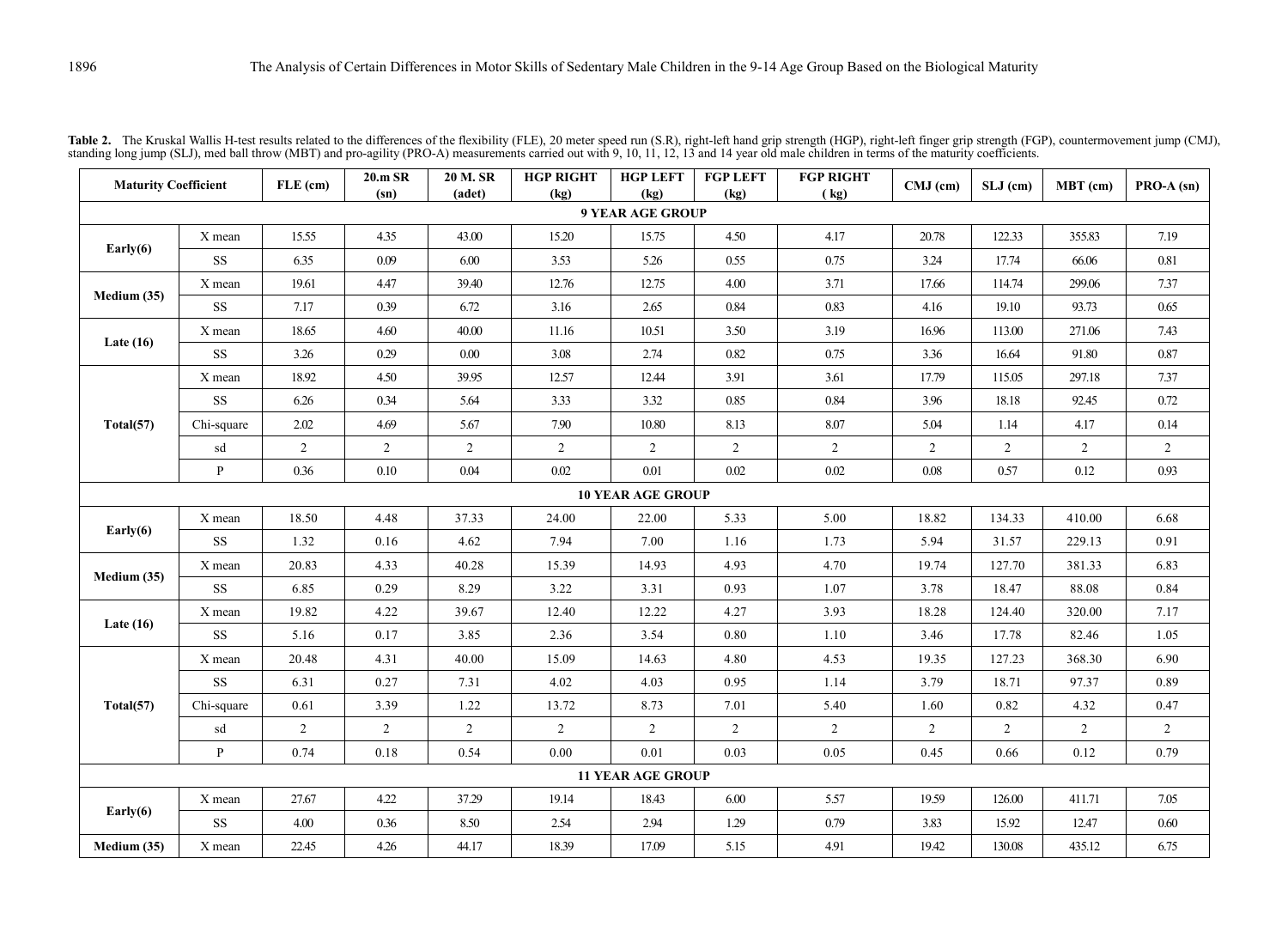|                          | $\rm SS$               | 7.41           | 0.35           | 10.73          | 3.60           | 3.40                     | 1.01           | 1.14           | 3.85           | 21.90          | 106.07         | 0.55           |
|--------------------------|------------------------|----------------|----------------|----------------|----------------|--------------------------|----------------|----------------|----------------|----------------|----------------|----------------|
| Late $(16)$              | X mean                 | 19.33          | 4.54           | 44.67          | 13.32          | 13.10                    | 4.07           | 4.04           | 18.91          | 122.04         | 326.74         | 7.13           |
|                          | $\rm SS$               | 6.59           | 0.56           | 4.80           | 2.90           | 3.27                     | 1.17           | 0.94           | 3.32           | 16.10          | 78.27          | 0.72           |
|                          | X mean                 | 22.03          | 4.32           | 43.86          | 17.21          | 16.21                    | 4.95           | 4.74           | 19.31          | 127.88         | 407.53         | 6.86           |
|                          | SS                     | 7.28           | 0.42           | 9.60           | 4.03           | 3.77                     | 1.18           | 1.15           | 3.70           | 20.47          | 106.64         | 0.62           |
| Total(57)                | Chi-square             | 9.47           | 6.93           | 4.16           | 33.99          | 24.46                    | 30.40          | 16.83          | 0.35           | 4.53           | 23.51          | 7.77           |
|                          | sd                     | $\overline{2}$ | $\overline{2}$ | $\overline{2}$ | $\overline{2}$ | $\overline{2}$           | $\overline{2}$ | $\overline{2}$ | $\overline{2}$ | $\overline{2}$ | 2              | $\overline{2}$ |
|                          | $\mathbf{P}$           | 0.01           | 0.03           | 0.13           | $0.00\,$       | 0.00                     | 0.00           | 0.00           | 0.84           | 0.10           | 0.00           | 0.02           |
| <b>12 YEAR AGE GROUP</b> |                        |                |                |                |                |                          |                |                |                |                |                |                |
|                          | X mean                 | 23.38          | 4.57           | 46.63          | 23.88          | 22.88                    | 5.75           | 6.50           | 18.87          | 129.88         | 502.25         | 6.75           |
| Early $(6)$              | $\mathbf{S}\mathbf{S}$ | 6.92           | 0.90           | 17.89          | 4.49           | 4.64                     | 1.49           | 1.41           | 4.27           | 24.71          | 54.82          | 0.55           |
| Medium (35)              | X mean                 | 22.83          | 4.16           | 46.36          | 19.61          | 18.70                    | 5.47           | 5.36           | 21.15          | 140.62         | 473.56         | 6.63           |
|                          | <b>SS</b>              | 7.74           | 0.59           | 14.39          | 3.90           | 4.00                     | 1.20           | 1.45           | 4.51           | 21.83          | 92.52          | 0.68           |
|                          | X mean                 | 19.16          | 4.22           | 45.36          | 16.45          | 15.65                    | 4.71           | 4.46           | 21.29          | 135.61         | 412.75         | 6.61           |
| Late $(16)$              | <b>SS</b>              | 8.16           | 0.34           | 8.44           | 5.97           | 5.62                     | 1.41           | 1.04           | 4.37           | 24.39          | 113.96         | 0.37           |
|                          | X mean                 | 22.03          | 4.20           | 46.15          | 19.17          | 18.28                    | 5.32           | 5.23           | 21.04          | 138.78         | 461.59         | 6.63           |
| Total(57)                | $\rm SS$               | 7.89           | 0.57           | 13.43          | 4.80           | 4.75                     | 1.30           | 1.44           | 4.46           | 22.64          | 99.19          | 0.61           |
|                          | Chi-square             | 4.82           | 7.25           | 0.56           | 22.10          | 16.32                    | 8.85           | 17.70          | 1.82           | 4.04           | 7.89           | 0.10           |
|                          | sd                     | $\overline{2}$ | $\overline{2}$ | $\overline{2}$ | $\overline{2}$ | $\overline{2}$           | $\overline{2}$ | 2              | $\overline{2}$ | $\overline{2}$ | $\overline{2}$ | $\overline{2}$ |
|                          | $\mathbf{P}$           | 0.09           | 0.03           | 0.76           | 0.00           | 0.00                     | 0.01           | 0.00           | 0.40           | 0.13           | 0.02           | 0.95           |
|                          |                        |                |                |                |                | <b>13 YEAR AGE GROUP</b> |                |                |                |                |                |                |
|                          | X mean                 | 25.78          | 4.14           | 56.17          | 38.83          | 35.00                    | 8.67           | 8.50           | 26.35          | 157.17         | 544.67         | 6.02           |
| Early $(6)$              | $\rm SS$               | 5.89           | 0.84           | 15.94          | 7.31           | 6.57                     | 1.97           | 2.43           | 4.88           | 20.34          | 98.64          | 0.43           |
|                          | X mean                 | 21.93          | 3.93           | 52.15          | 24.49          | 23.13                    | 6.21           | 6.07           | 22.91          | 148.90         | 437.30         | 6.38           |
| Medium (35)              | $\rm SS$               | 7.33           | 0.30           | 7.84           | 5.35           | 5.10                     | 1.51           | 1.55           | 4.11           | 21.75          | 82.97          | 0.51           |
| Late $(16)$              | X mean                 | 20.31          | 4.05           | 50.86          | 20.31          | 19.55                    | 5.75           | 5.39           | 22.27          | 143.25         | 348.75         | 6.56           |
|                          | $\rm SS$               | 8.20           | 0.26           | 11.52          | 5.72           | 5.93                     | 1.08           | 1.13           | 4.25           | 20.52          | 82.83          | 0.48           |
|                          | X mean                 | 21.70          | 3.98           | 52.02          | 24.16          | 22.83                    | 6.23           | 6.02           | 22.94          | 147.76         | 417.98         | 6.41           |
|                          | SS                     | 7.56           | 0.35           | 9.61           | 6.98           | 6.46                     | 1.56           | 1.65           | 4.26           | 21.39          | 97.86          | 0.51           |
| Total(57)                | Chi-square             | 2.37           | 5.79           | 3.82           | 26.24          | 23.79                    | 10.58          | 10.03          | 3.93           | 2.32           | 31.12          | 5.95           |
|                          | sd                     | $\overline{2}$ | $\overline{2}$ | $\overline{2}$ | $\overline{2}$ | $\overline{2}$           | $\overline{2}$ | 2              | $\overline{2}$ | $\overline{2}$ | $\overline{2}$ | $\overline{2}$ |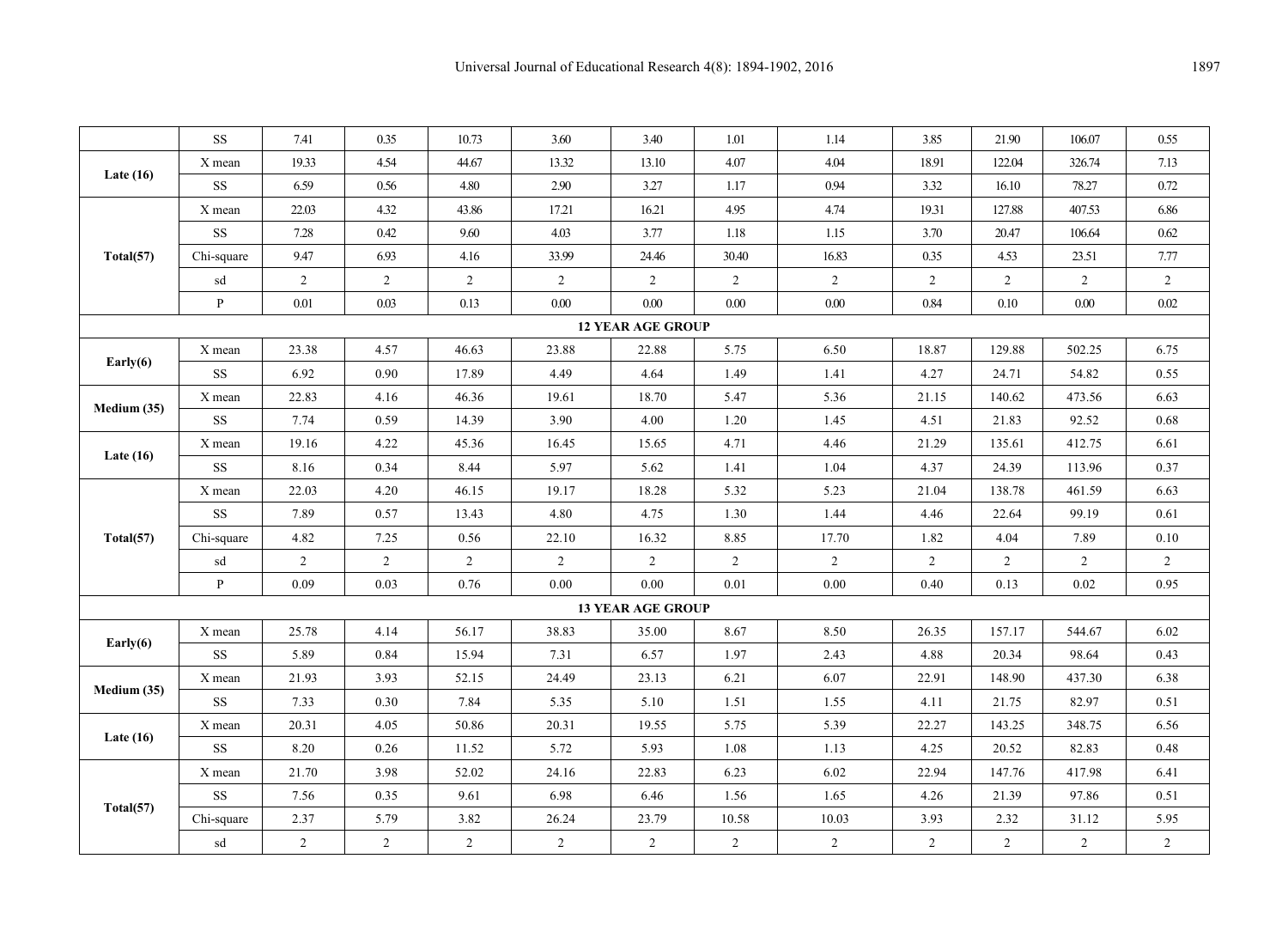|                          | P          | 0.31           | 0.04 | 0.15  | 0.00  | 0.00  | 0.01           | 0.01           | 0.14  | 0.31   | 0.00   | 0.04 |
|--------------------------|------------|----------------|------|-------|-------|-------|----------------|----------------|-------|--------|--------|------|
| <b>14 YEAR AGE GROUP</b> |            |                |      |       |       |       |                |                |       |        |        |      |
| Early $(6)$              | X mean     | 20.30          | 3.81 | 66.70 | 30.96 | 27.60 | 7.20           | 7.00           | 25.29 | 161.00 | 502.50 | 6.24 |
|                          | <b>SS</b>  | 6.26           | 0.54 | 12.87 | 7.87  | 6.47  | 2.53           | 2.16           | 5.77  | 17.34  | 143.40 | 0.55 |
| Medium (35)              | X mean     | 21.40          | 3.88 | 59.07 | 28.19 | 28.05 | 7.19           | 6.57           | 23.66 | 155.02 | 475.83 | 6.45 |
|                          | <b>SS</b>  | 7.19           | 0.48 | 15.13 | 6.37  | 6.37  | 1.45           | 1.67           | 4.62  | 19.27  | 97.86  | 0.63 |
|                          | X mean     | 22.63          | 4.04 | 62.21 | 21.00 | 20.74 | 5.21           | 4.95           | 23.09 | 143.74 | 393.16 | 6.33 |
| Late $(16)$              | <b>SS</b>  | 5.49           | 0.66 | 6.55  | 4.31  | 4.33  | 0.92           | 0.97           | 3.25  | 19.24  | 96.32  | 0.55 |
| Total(57)                | X mean     | 21.58          | 3.91 | 60.99 | 26.66 | 26.03 | 6.66           | 6.20           | 23.73 | 152.85 | 457.46 | 6.39 |
|                          | <b>SS</b>  | 6.60           | 0.54 | 13.18 | 7.02  | 6.66  | 1.75           | 1.75           | 4.47  | 19.65  | 110.69 | 0.60 |
|                          | Chi-square | 1.47           | 2.11 | 2.38  | 21.65 | 18.83 | 21.39          | 15.52          | 0.91  | 5.99   | 10.49  | 0.84 |
|                          | sd         | $\overline{2}$ | 2    | 2     | 2     | 2     | $\overline{2}$ | $\overline{2}$ | 2     | 2      | 2      | 2    |
|                          | P          | 0.48           | 0.35 | 0.30  | 0.00  | 0.00  | 0.00           | 0.00           | 0.63  | 0.05   | 0.01   | 0.66 |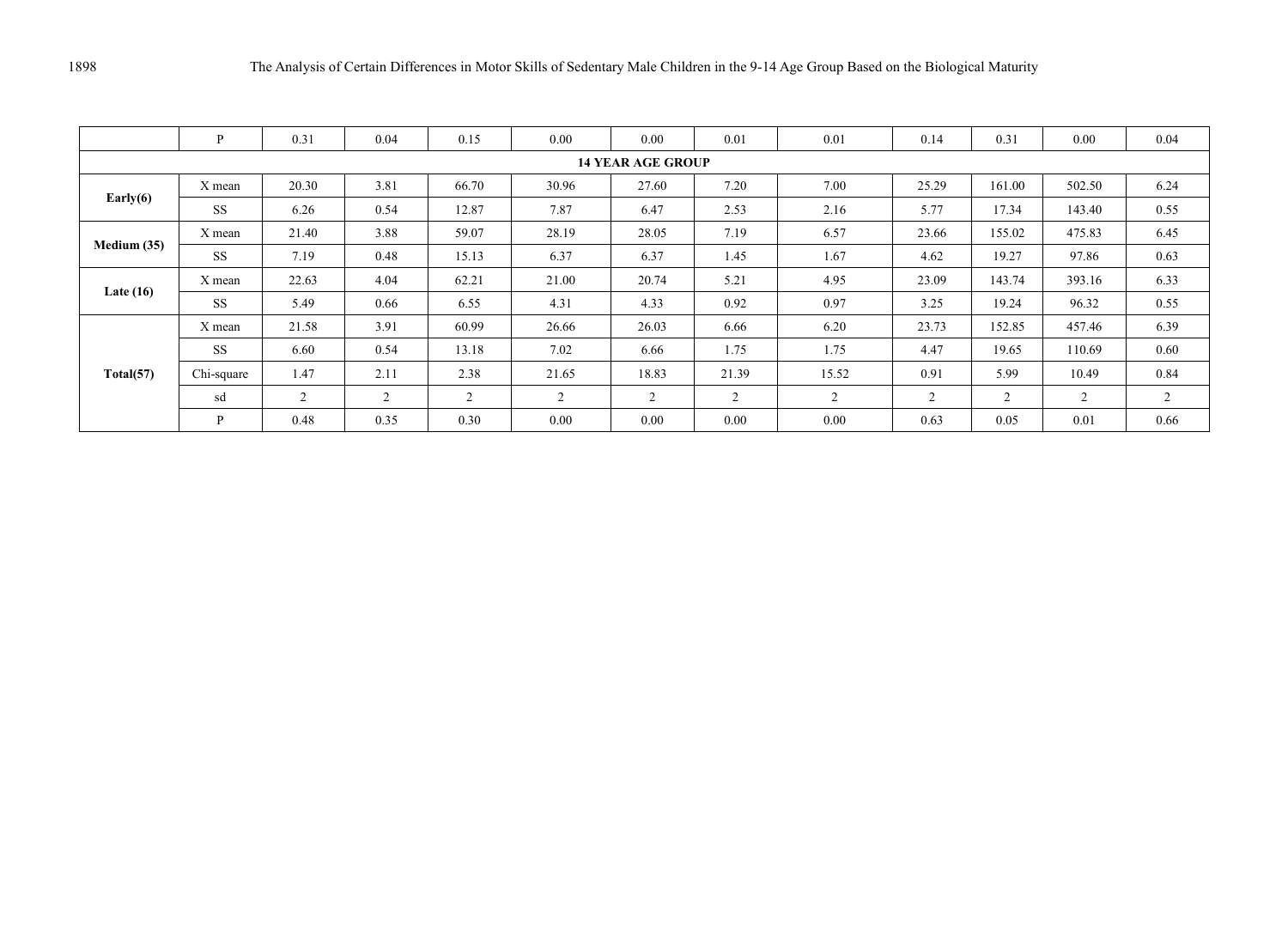The 20 meter shuttle run and finger and hand grip strength variables in the 9 year age group, hand and finger grip strength variables in the 10 year age group, flexibility, 20 meter speed run, hand and finger grip strength, med ball throw and pro-agility variables in the 11 year age group, 20 meter speed run, hand and finger grip strength and med ball throw variables in the 12 year age group, 20 meter speed run, hand and finger grip strength, med ball throw and pro-agility variables in the 13 year age group and hand and finger grip strength, standing long jump and med ball throw variables in the 14 year age group showed differences in terms of the maturity coefficient. Maturity was found to be not effective in terms of other parameters. In the light of these findings, the maturity level is observed to be effective over the bio motoric parameters among the parameters that show differences based on the biological maturity.

#### **4. Discussion and Results**

When the flexibility variable was examined, the early developing children from the 9, 10, 11 and 12 year age group showed higher levels of flexibility in terms of biological maturity when compared to the normal developing children, while on the other hand the normal developing children from the same age group showed higher levels of flexibility in comparison with the late developing children. Certain anatomical and functional structure features the joints have may affect the flexibility.

According to Pratt [13], the flexibility levels of the males are stable between the ages of 5-8, while a decrease is observed in the flexibility levels when the children reach 11-12-13 years of age, the flexibility is stable between the ages of 13-15 and increases until 18 years of age. This situation indicates that among the male children of the 11-12 year age group, which is when the biological development differences begin to show and the flexibility begins to decrease on a numeral manner, the early developing children when compared to normal developing children and the normal developing children in comparison with late developing children live the flexibility development with priority and enter biological maturity in this respective order.

Similar to the study findings; while Gül and Seyrek [14] in the study they conducted with 84 male children in the 10-12 year age group and who do not perform sports activities, determined the mean value for flexibility to be  $10,7\pm3,6$  cm; they identified the minimum value to be 2 cm. and the maximum value as 20 cm.

When the speed variable was analyzed, the only significant difference was observed in the 11, 12 and 13 year age group. In the 12 and 13 year age group in terms of biological maturity, the early developing children were observed to be advantageous in comparison with late developing children while late developing children were noted to be advantageous when compared to normal developing children. However in the male children in the 11

year age group, in terms of biological maturity, the late developing children were observed to have better speed performances when compared to normal developing children while normal developing children had better performances in comparison with early developing children.

According to Mengütay [1], growth and development speeds progress rapidly in the 8-11 and 11-13 age periods. In the period the students are in, an increment also occurs in their movement speeds. The speed performances of the children reach their peak levels at the age of 10. The reaction speed develops in periods that follow.

When the shuttle run (aerobic capacity) variable was examined, no significant difference could be found in male children in terms of biological maturity.

When the Right Hand grip strength was analyzed for the male children in the 9, 10, 11, 12, 13 and 14 year age group and in terms of biological maturity, the early developing children showed significant differences when compared to normal developing children while normal developing children showed significant differences in comparison with late developing children.

In the study of Gül et al., [14] named "Comparison of Certain Anthropometric Features between Male Children Who do and Who do Not Attend the 10-12 Year Basic Athletics Sports Education Course" which involved 84 male children, the researchers identified the right hand grip strength mean value as  $15,7\pm 3,1\,\text{kg}$ ; the minimum value as 7,9 kg., and the maximum value as 23,6 kg.

Upon the examination of the Left Hand grip strength for the male children in the 9, 10, 11, 12, 13 and 14 year age group in terms of biological maturity, the early developing children were found to show significant differences when compared to normal developing children while normal developing children significantly differed from the late developing children. In the 14 year age group however, normal developing children were found to be advantageous in terms of biological maturity when compared to early developing children while early developing children were found to be advantageous in comparison with late developing children.

According to Demirel [15], the grip strength develops along with age. This is an indicator of early developing children being advantageous. In the results we reached in parallel with other conducted studies, in terms of biological development in correlation with their physical development, early developing children were found to be advantageous in comparison with normal developing children and normal developing children were observed to be advantageous when compared to late developing children. Results indicate that early development is important for hand grip strength in terms of biological maturity especially in these ages.

Gül et al. [14] in their study which they conducted with 84 male children in the 10-12 year age group and who did not perform any sports activities found the left hand grip strength mean value as 15,3±2,8kg.; the minimum value as 9 kg. and the maximum value as 23,5 kg. The results of the study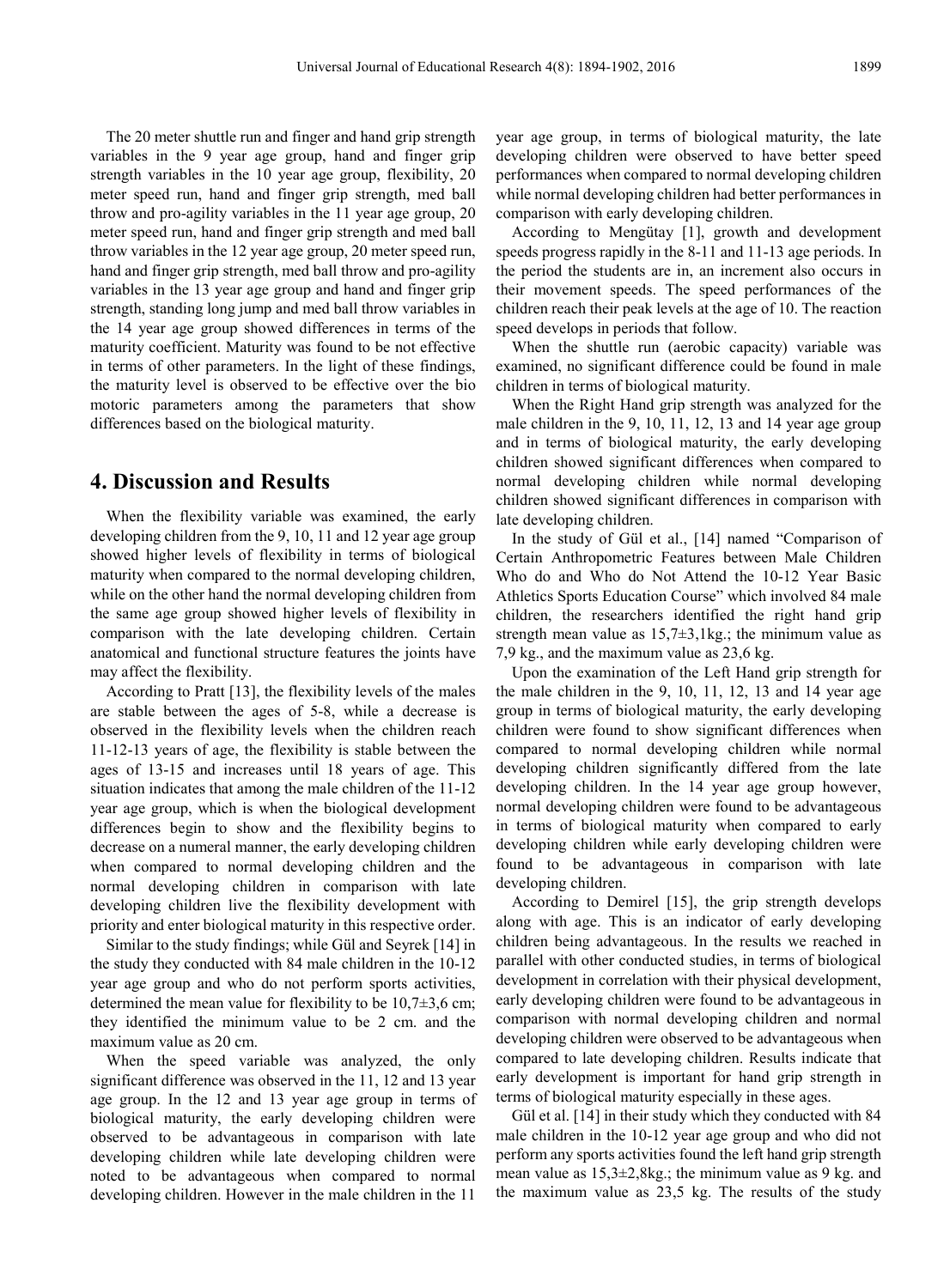showed parallelism with the results of this study.

In the Right Finger grip strength variable for the children in the 9, 10, 11, 12, 13 and 14 year age group, children who were early developers showed significant differences in comparison with normal developing children while normal developing children were observed to display significant differences when compared to late developing children.

According to Cüceloğlu [16], in terms of small muscle groups, development starts in children at the age of 6 and continues the process of development incrementally at the age of 9 and later. This incrementally continuing skill increase can be stated as the reason for the early developing children being advantageous when compared to normal developing children and on the other hand, normal developing children have an advantage over late developing children.

A significant difference was observed in the Left Finger grip strength variable in terms of the biological maturity levels of the children in the 9, 10, 11, 12, 13 and 14 year age group. The left finger strength values of the early developing children were higher when compared to the values of normal developing children and the values of normal developing children were higher in comparison with the values of late developing children.

According to Cüceloğlu [16]; the development of the left finger strength -similar to the development of the right finger strength- is increased through the ages of 6-10 and allows the children to enter a period in which they will be able to use their fingers more effectively. The early developing children enter this period earlier than the normal developing children and become advantageous in terms of biological maturity while the same advantage is on the side of normal developing children when compared to the late developing children.

The med ball throw variable showed significant differences in terms of the biological maturity only in the 11, 12, 13 and 14 year age groups. The early developing children were advantageous when compared to late developing children.

In the study conducted by Pekel et al [17], med ball throw was used in the measurement of the arm strength. On the other hand, this test was identified to be also usable as a muscle strength and endurance test. The increase in the level of strength in children aged from  $6$  to  $12$ , -during which, the development of strength is rapid- is not connected only with the lever system becoming suitable. Hormonal development, the central nerve system becoming functional and fit for the purpose, being able to endure the O2 debt also share an important effect on the strength development in this period. Therefore, maximal power, quick power and continuity in power show differences depending on age.

Gül and Seyrek [14] in their study where they worked with 84 male children who did not perform sports activities, found the mean value for standing med ball throw as  $507,5\pm0,92$ cm., the minimum value as 313 cm and the maximum value as 715 cm.

In the light of this information it can be stated that in the

12-13-14 year age groups, the biological maturity development in male children forms significant differences in the expected direction. Biological development begins early in the male children who catch the early development. The normal developing male children come up later in the list of development while the late developing male children are in the last place. Due to the fact that the male children in the 11 year age group are in the primordium of the strength development, the normal developing children are considered to be advantageous in terms of biological maturity.

When the standing long jump variable was examined, only in the 14 year age group the early developing children seemed to be advantageous when compared to normal developing children while the normal developing children were advantageous in comparison with the late developing children.

In their studies, Sevimay [18] and Dursun [19] identified the sitting long jump performance of the children to be linearly increasing in accordance with the age.

When the agility variable was examined, significant differences were only visible in the 11 and 13 year age groups. In the male children of the 11 year age group the normal developing children appeared to be advantageous when compared to early developing children in terms of biological maturity while the early developing children shared the same advantage against the late developing children. In the male children of the 13 year age group however the early developing children appeared to be advantageous when compared to the normal developing children while the same advantage was on the side of the normal developing children when compared to the late developing children.

According to Gallahue [20], the motor skills are gained and developed, depending on the development of the nervous system. Normal developing children gain the motor skills at the expected age. Balance, power, agility and endurance which increase with age, are factors which are effective in gaining these skills.

Agility is in close relation with balance and coordination. Children can face skill problems at this age (11) due to quickly developing organelles and normal children may be advantageous; however -as it is stated in the literaturefollowing the coordinative rapport of the organelles which undergo a fast change depending on age (13), due to the fact that this advantage disappears, the early developing children become advantageous.

In the male children of the 13 year age group, the early developing children appeared to be advantageous when compared to the normal developing children while the normal developing children were advantageous in comparison with the late developing children. The reasoning behind this situation however can be the fact that the advantage shows differences due to the differences in development, increase in body height, and with priority, passing into the period where motoric features are developed.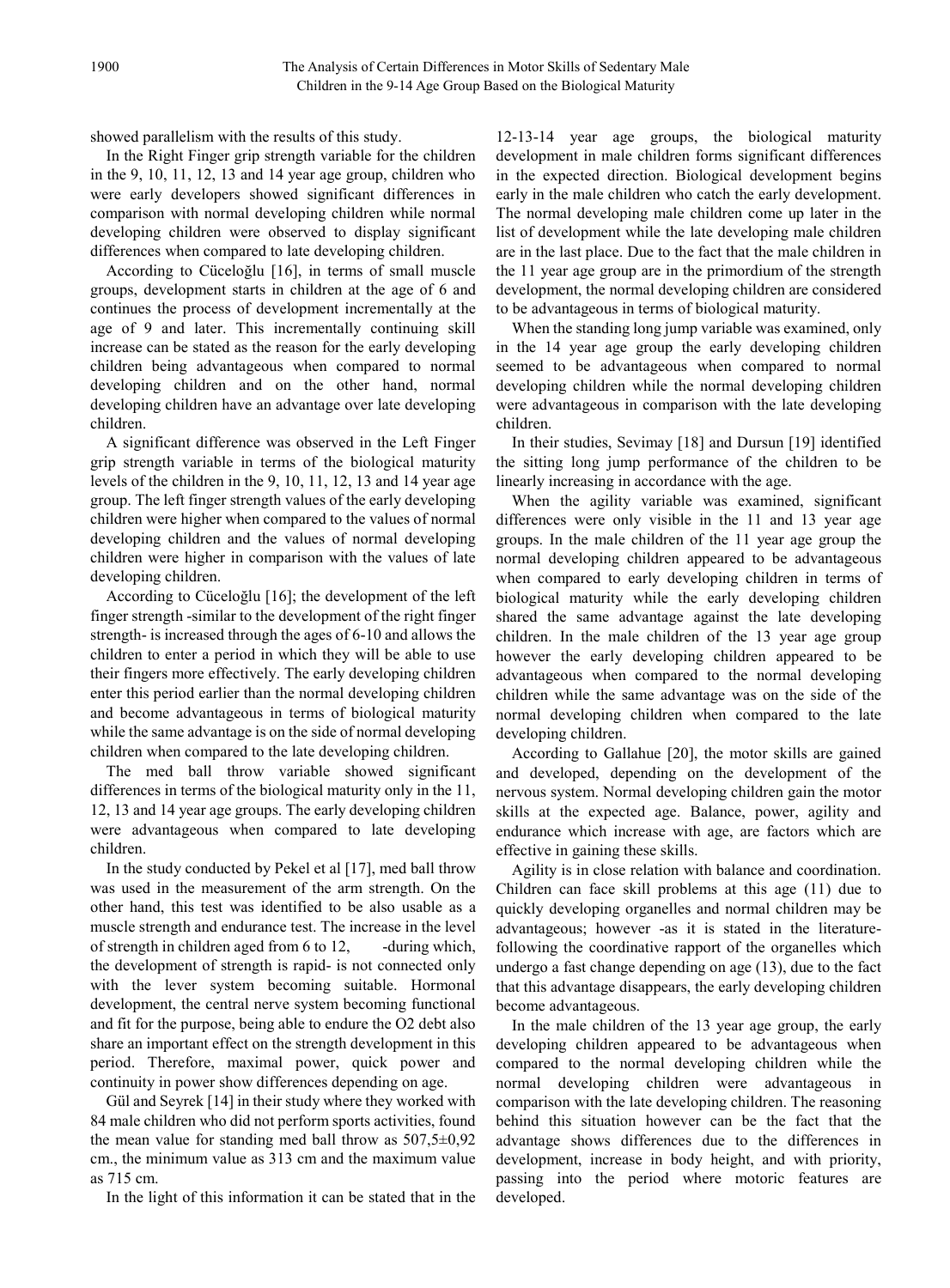Upon the examination of the Countermovement Jump variable, no significant differences in terms of biological maturity were found  $(p>0.05)$ .

Considering the children to be talented in the sportive sense only based on the physical and physiological structure along with the motoric features is not seen as an efficient method in today's world. Now, the factors which affect the development and talents of the children are known to be multi-disciplinary. Studies which ignore the biological maturity and psycho-social states of the children are problematic in reliability and validity.

The growth process should be taken into consideration while evaluating the physical performance of children and adolescents [21]. The results of the study are overlapping with this logic. Not only evaluating the children based on their chronological ages during the talent selection process but also taking into consideration the differences of their biological developments has importance from the point of decoding the results reliably.

The motor development levels and motor performance features they display have an important place in the sportsmen talent selections. However the biological maturity levels of the children are not always taken into consideration during the talent tests applied to the children. This case prevents the reliable evaluation of the data collected from the talent selection. Especially in the tests applied to the children from the same age group, ignoring the biological maturity levels of the children causes the children with good performances to be considered as talented while children who perform poorly are considered to have low levels of talent. Not determining the biological maturity levels of the children and not considering whether the children are part of early or late development, prevents true interpretation of the talent test results.

The information within the literature and the results of this study indicate that the biological maturity is a matter to take into consideration in the talent selection in sports. At this point both the local sports organizations and the sport ministry need to turn to applications which will take the biological maturity levels of the children into consideration. Similarly the trainers who aim to find the talented sportsmen within their field of interest considering the biological and chronological ages of the children in addition to the talent tests will be beneficial in identifying the true talents.

## **REFERENCES**

- [1] Mengütay, S. (2005). Sports and Movement Development for Children. İstanbul: Morpa Culture Publications.
- [2] Demirci, A. (2006). Physical Education Applications in Primary Schools. İstanbul: Değişim Publications.
- [3] Özer, DS., Özer, MK. (2001). Motor Skills Development in Children. 2nd Edition. Ankara: Nobel Publications.
- [4] Malkoç, İ. (2006). Shortness of Height. Van Medical Journal, 13(2), 67-70.
- [5] Kayapınar F. Ç. (2007). Researching the Sample Pilot Study Program's Effects on the Anthropometric, Posture, and Physical Suitability Levels of the Pre-School Children, Marmara University Institute of Medical Sciences, Unpublished Doctoral Thesis, İstanbul.
- [6] Özalp İ, Coşkun T. (1995). Observation of Growth. Tunçbilek E (ed). Children's Health Fundamental Information. Ankara.
- [7] Işık, T. (2007). Evaluation of the Socio-Economical Status, Anthropometric Body Measurements, Growth and Development with Menarch of Female Students in Konya within the Age Group of 11-16. S.D.Ü. Medical Faculty Journal. 14(1), 25-28.
- [8] Acun, S., Erten, G.B. (1999). Child Development. İstanbul: Esin Publications.
- [9] İnce, T; Kondolot, M; Yalçın, S. (2011). Growth Observation and Growth Halt. Turey Child Illnesses Journal, 5(3): 181-192.
- [10] Bektaş, Y. (2010). The Effects of Genetics and Environment on the Anthropometric Features, Unpublished Doctoral Thesis, Ankara University Social Sciences Institution, Ankara.
- [11] Sayın, M. (2011). Movement and Skills Teaching. İzmir: Spor Publications & Library.
- [12] Çankaya, C., Arabacı, R., Doğan, M., Kılıç, C. (2004). Wrestling Training Center in Bursa and Talent Selection in the Active Wrestling Clubs. Physical Education and Sports Sciences Journal, 6(1), 11-17.
- [13] Pratt M. (1989). Strength, Flexibility, and Maturity in Adolescent Athletes. Am J Dis Child. 143,560 563. Taken from Internet:http://www.atletik.org/CucuklardaDayaniklilikGelis imi.htm in December, 2014.
- [14] Gül, G.K., Seyrek, E., Sugurtin, M. (2006). Comparison of Certain Anthropometric Features between Male Children Receiving and not Receiving Basic Athletism Sports Educastion in the 10-12 Age Group. 9th International Sports Sciences Congress, 3-5 December, Muğla University, Muğla.
- [15] Demirel, P. (2005). Comparison of Hand Anthropometric Measurements and Hand Grasp Strength in Different Sports Branches, Unpublished Doctoral Thesis, Zonguldak Karaelmas University Institute of Medical Sciences, Zonguldak.
- [16] Cüceloğlu, D. (2000). Human and Behavior. 10th Edition , Remzi Publications. İstanbul.
- [17] Pekel, H.A., Bağcı, E., Güzel, N.A., Onay, M., Balcı, S., Pepe, H. (2006) Evaluation of the Relationship between the Anthropometric Features and Physical Fitness Test Results related to the Performance, in Children who perform Sports Activities. Kastamonu University Kastamonu Education Journal, 14(1), 299-308.
- [18] Sevimay, D. (1986) Examining the Motor Skill Performances of Children in the Pre-School Period. Scientist Expertise Test, Hacettepe University Institute of Medical Sciences, Ankara.